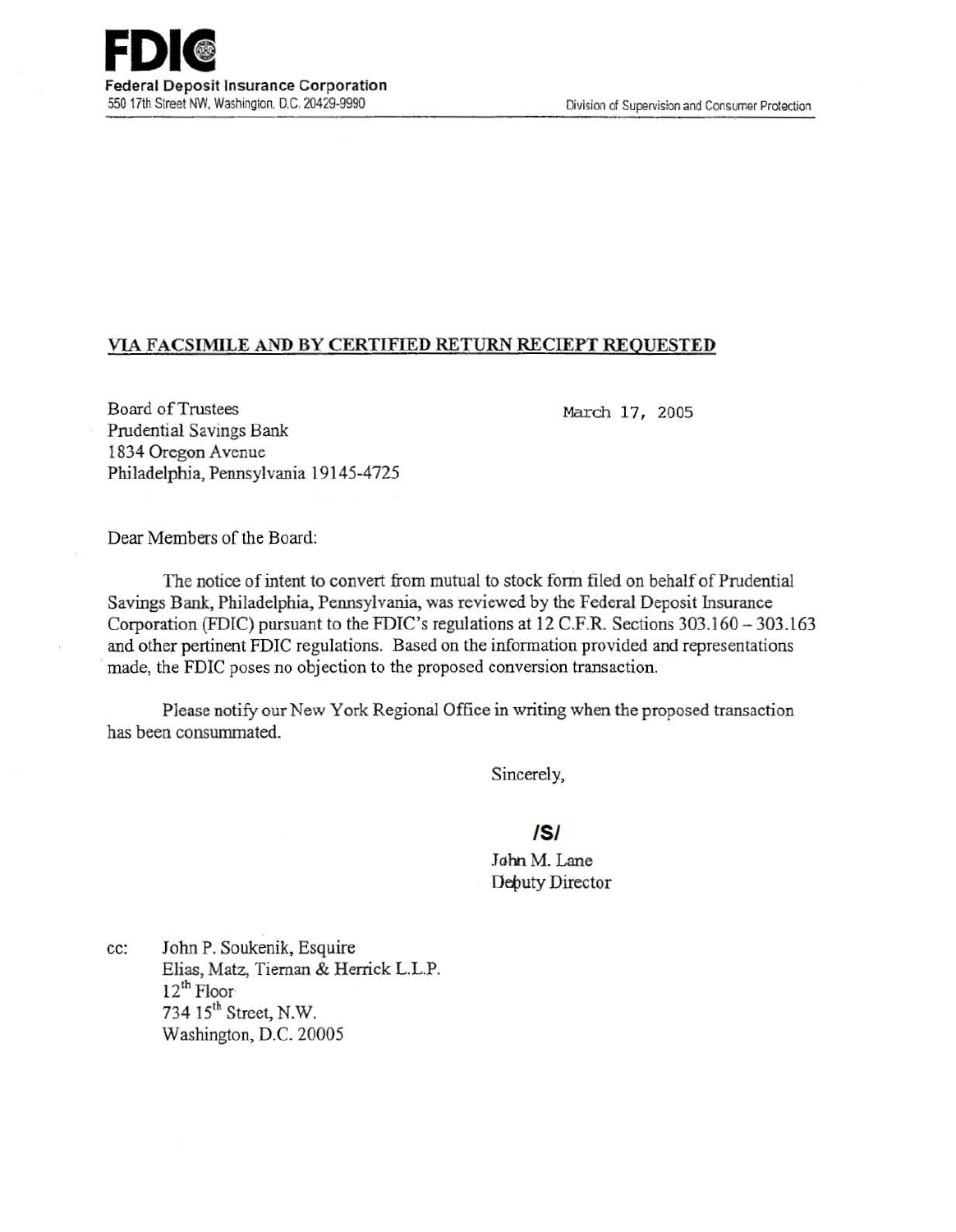## FEDERAL DEPOSIT INSURANCE CORPORATION

Prudential Savings Bank Philadelphia, Pennsylvania

Application for Consent to Merge to facilitate a conversion from a Mutual Savings Bank to a Stock Savings Bank

## ORDER AND BASIS FOR CORPORATION APPROVAL

Pursuant to Section 18(c) and other provisions of the Federal Deposit Insurance Act (FDI Act), an application has been filed on behalf of the Prudential Savings Bank, Philadelphia, Pennsylvania (Mutual Institution), currently a Pennsylvania-chartered mutual savings bank and Savings Association fusurance Fund (SAlF) member with total resources of  $$406,638,000$  and total deposits of  $$350,189,000$  as of September 30, 2004, for the FDIC's consent to merge with Prudential Interim Two, Philadelphia, PennsylVania, a proposed new Pennsylvania-chartered stock savings bank.

The transaction is the result of Mutual Institution's plan of reorganization, which, solely to facilitate such undertaking, provides for:

- Mutual Institution will organize an interim Pennsylvania-chartered stock savings bank as a wholly-owned subsidiary (Prudential Interim One);
- Prudential Interim One will organize an interim Pennsylvania-chartered stock savings bank as a wholly-owned subsidiary (Prudential Interim Two);
- Prudential Interim One will organize a state stock corporation Prudential Bancorp, Inc. of Pennsylvania, Philadelphia, Pennsylvania, as a wholly-owned subsidiary;
- Mutual Institution will amend and restate its articles of incorporation to Pennsylvania stock form (the Stock Bank) and Prudential Interim One will convert to a Pennsylvania mutual holding company charter to become Prudential Mutual Holding Company;
- Simultaneously with the above step, Prudential Interim Two will merge with and into the Stock Bank, with the Stock Bank as the surviving entity (Prudential Savings Bank). All of the initially issued stock of Prudential Savings Bank will be transferred to Prudential Mutual Holding Company.
- Prudential Mutual Holding Company will contribute the capital stock of Prudential Sayings Bank to Prudential Bancorp, Inc. of Pennsylvania and . Prudential Savings Bank will become a wholly-owned subsidiary of Prudential Bancorp, Inc. of Pennsylvania; and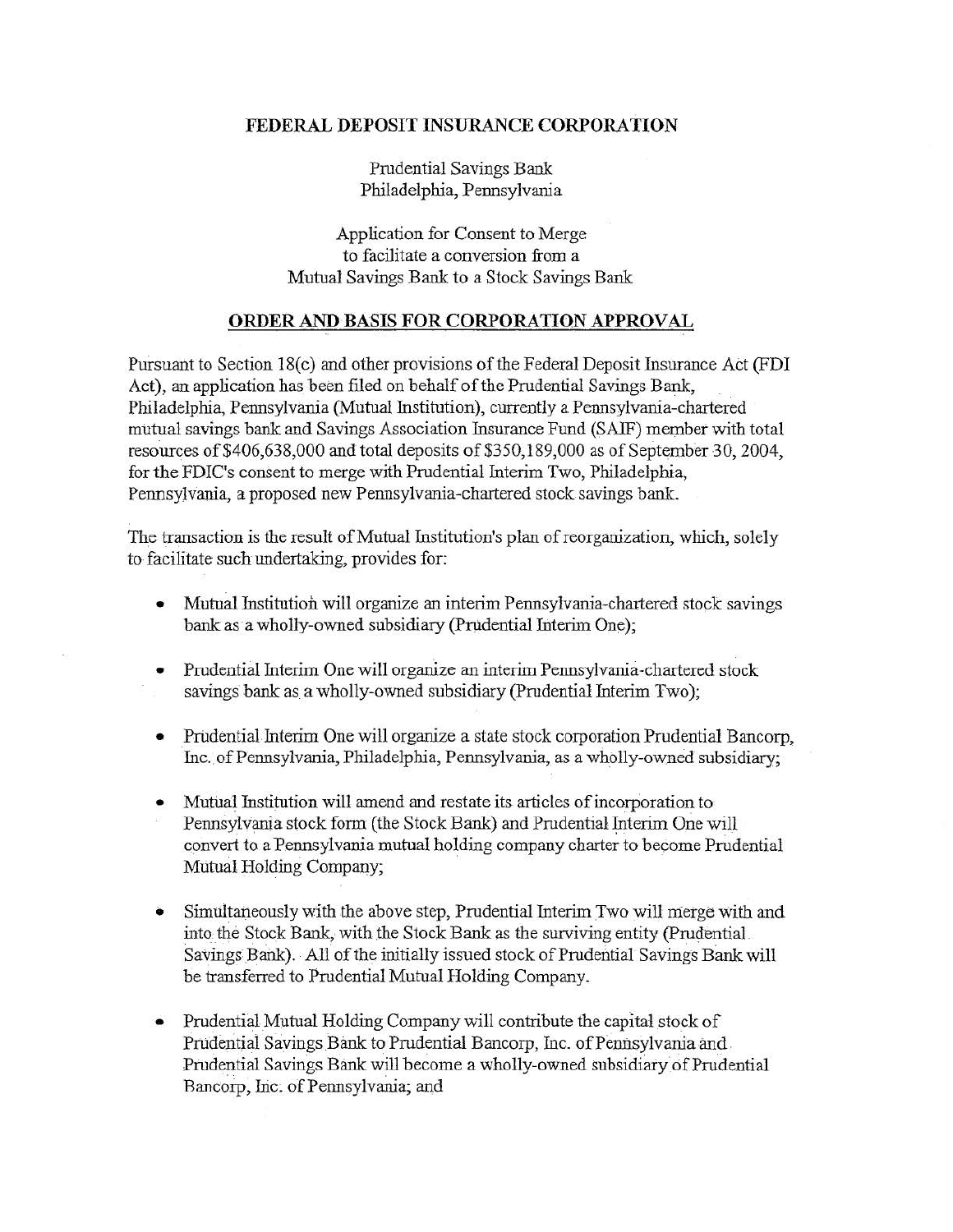• Contemporaneously with the reorganization, Prudential Bancorp, Inc. of Pennsylvania will sell a minority interest of its shares of common stock in a public offering. Prudential Mutual Holding Company will retain a majority of Prudential Bancorp, Inc. of Pennsylvania's common stock.

At the conclusion of the reorganization, the deposits of Prudential Savings Bank will continue to be insured under the SAIF. Following consummation of the merger, Prudential Savings Bank will operate the same banking business, with the same management, and at the same locations as the Mutual Institution. The proposed transaction will not alter the competitive structure of banking in the market served by Mutual Institution. Prudential Savings Bank's principal office will continue to be located at 1834 Oregon Avenue, Philadelphia, Pennsylvania.

Applications for the conversion and reorganization of Mutual Institution and the subsequent merger of the Stock Bank with Prudential Interim Two were approved by the Commonwealth of Pennsylvania Department of Banking. Applications for the establishment of Prudential Mutual Holding Company and Prudential Bancorp, Inc. of Pennsylvania will be filed with the Federal Reserve Bank of Philadelphia.

Notice of the proposed transaction, in a form approved by the FDIC, has been published pursuant to the FDI Act. A review of available information, including the Community Reinvestment Act (CRA) Statement of Mutual Institution, discloses no inconsistencies with the purposes of the CRA. The resultant bank is expected to continue to meet the credit needs of its entire community, consistent with the safe and sound operation of the institution.

In connection with the applications, the FDIC has taken into consideration the financial and managerial resources and future prospects of the proponent bank and the resultant bank, the convenience and needs of the community to be served, and the effectiveness of any insured depository institution involved in the proposed merger transaction in combating money laundering activities. Having found favorably on all statutory factors and having considered other relevant information, including reports on the competitive factors furnished by the Comptroller of the Currency. the Board of Governors of the Federal Reserve System, the Office of Thrift Supervision, and the Attorney General of the United States, it is the FDIC's judgment that the applications should be and hereby are approved, subject to the following conditions:

- 1. That the transaction may not be consummated unless the Plan of Reorganization from Mutual Savings Bank to Mutual Holding Company receives prior approval by an affirmative vote of at least a majority of the total votes eligible to be cast by Mutual Institution's depositors;
- 2. That the proposed transaction may not be consummated unless and until Prudential Mutual Holding Company and Prudential Bancorp, Inc. of Pennsylvania are granted approval by the Board of Governors of the Federal Reserve System to become holding companies for Prudential Savings Bank;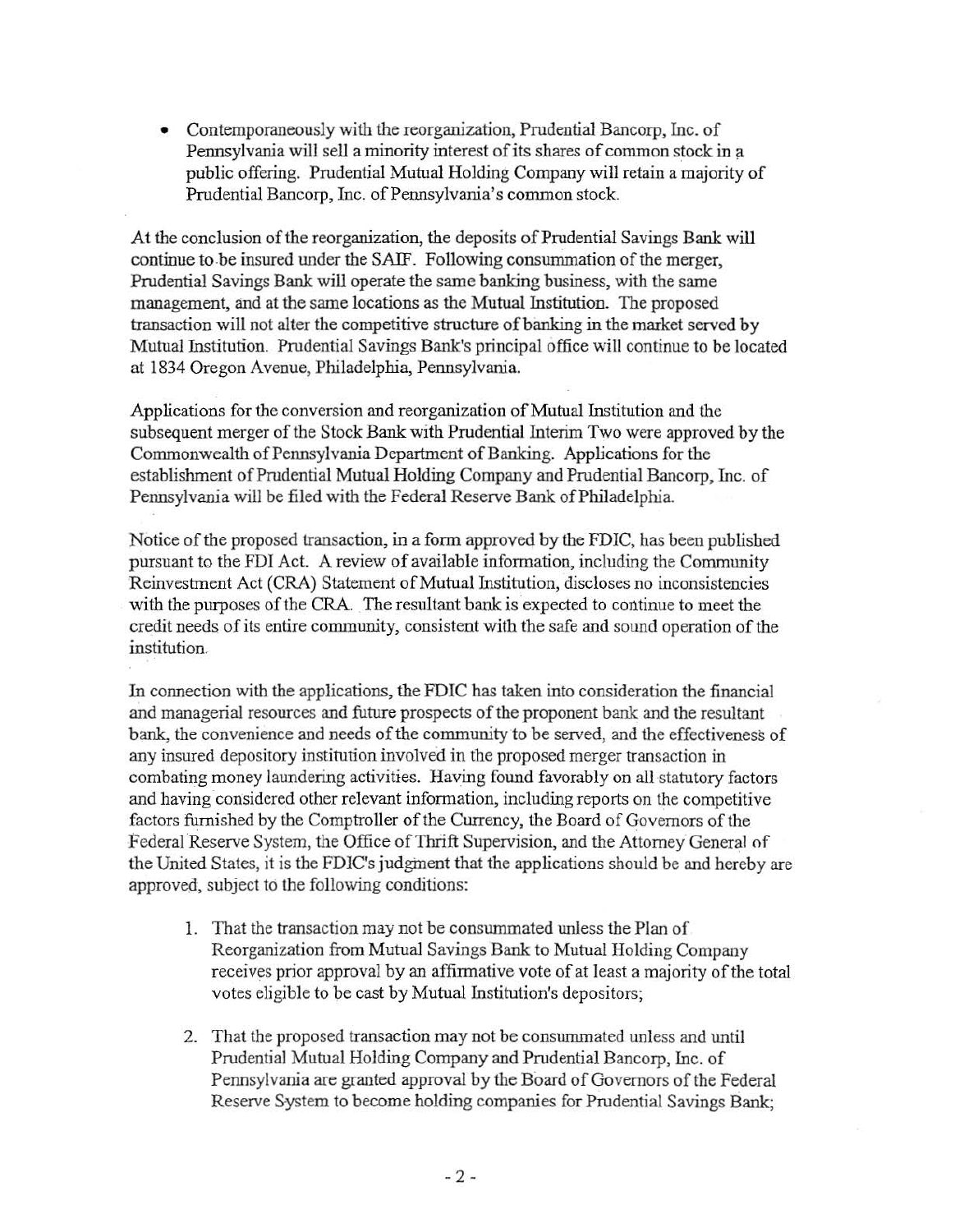- 3. That, except for the proposed transfer of stock to Prudential Bancorp, Inc. of Pennsylvania, no shares of the stock of Prudential Savings Bank shall be sold, transferred or otherwise disposed of, to any person (including any Employee Stock Ownership Plan) unless prior notice is provided to, and non-objection is received from, the FDIC;
- 4. That, prior to the sale, transfer, or other disposition of any shares of Prudential Bancorp, Inc. of Pennsylvania by Prudential Mutual Holding Company to any person (including any Employee Stock Ownership Plan), or a conversion of the mutual holding company to stock form, Prudential Savings Bank will provide written notification to the FDIC and provide the FDIC with copies of all documents filed with state and federal banking and/or securities regulators in connection with such sale, transfer, disposition, or conversion;
- 5. That should any shares of the stock of Prudential Savings Bank or Prudential Bancorp; Inc. of Pennsylvania be issued to persons other than Prudential Mutual Holding Company, any dividends waived by Prudential Mutual Holding·Company must be retained by Prudential Bancorp, Inc. of Pennsylvania or Prudential Savings Bank and segregated, earmarked, or otherwise identified on the books and records of Prudential Bancorp, Inc. of Pennsylvania or Prudential Savings Bank; such amounts must be taken into account in any valuation of the institution, and factored into the calculation used in establishing a fair and reasonable basis for exchanging shares in any subsequent conversion of Prudential Mutual Holding Company to stock form; such amounts shall not be available for payment to, or the value thereof transferred to, minority shareholders, by any means, including through dividend payments or at liquidation;
- 6. That any change in proposed management, including the board of directors or proposed ownership (10 percent or more of the stock and new acquisitions of or subscriptions to 10 percent or more of the stock), will render this approval null and void unless such proposal is approved by the FDIC prior to the consummation of the proposed transaction;
- 7. That the transaction shall not be consummated within less than fifteen days after the date of this Order, or later than six months after the date of this Order, unless such period is extended for good cause by the FDIC; and
- 8. That until the proposed transaction is consummated, the FDIC shall have the right to alter, suspend, or withdraw its approval should any interim development be deemed to warrant such action.